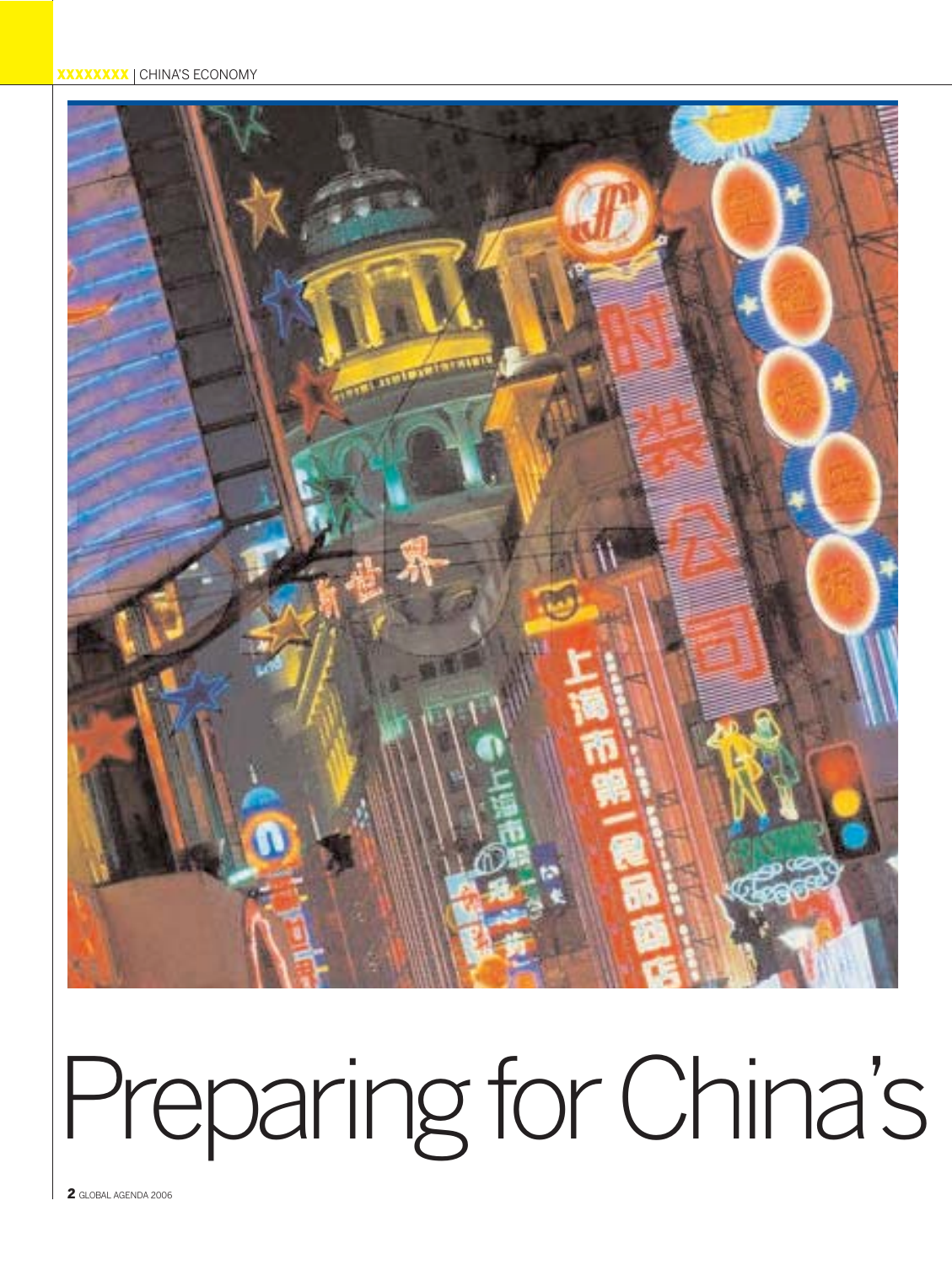### China sees itself as an incubator for top companies rather than the workshop of the world, say **Orit Gadiesh**, **Paul di Paola**, **Luca Caruso**and **Oi Chung Leung**

hina's rise as the world's factory is well known. But another story is unfolding with amazing speed: China as a huge market for multinational companies (MNCs) and as an emerging challenger in MNCs' core markets. At a stunning pace, hina's rise as the world's<br>factory is well known. But<br>another story is unfolding<br>with amazing speed: China<br>as a huge market for multi-<br>national companies (MNCs)<br>and as an emerging chal-<br>lenger in MNCs' core mar-<br>kets. At a

China is absorbing foreign direct investment, creating a large middle class and learning to adapt western technologies in a modern Great Leap toward economic prominence. China expects to create as many as 50 of the world's 500 largest companies by the year 2010 – up from 15 in 2005 (*see The Views, facing page*).

The implications are clear. Global firms must find a way to penetrate China's expanding market and defend their global position – and with the same determination as the Chinese.

#### Building barriers

For global firms, preparing for China's next Great Leap requires not only relearning vital engineering and sourcing skills in order to compete on cost, but also strengthening their customer franchises. In an increasingly flat world of commerce, knowing and serving core customers can create the most effective barrier to low-cost competition.

How far and how fast will Chinese companies leap? Looking back at how Japanese and Korean companies became global leaders, a trajectory emerges with three distinct phases. We will call them "build", "borrow" and "buy".

Japanese and Korean companies built local manufacturing, often in order to provide lowcost sourcing to MNCs. They borrowed capabilities through technology licensing and joint ventures to improve quality and processes and begin exporting. Finally, they bought assets and brands abroad to secure their global positions.

#### China catches up

Chinese companies are travelling the same path – but are on track to equal their neighbours' trajectories in 10 to 15 years compared with the average 25 years it took Japanese and Korean

firms to become global leaders. How? Chinese manufacturers are folding "borrow" into "build" and even "buy".

First, Chinese companies are borrowing capabilities and technologies as they supply giants such as Wal-Mart. To speed the process, China's policymakers now encourage foreign direct investment to include a China-based research and development (R&D) component.

In this way, China has become the world's leading exporter of toys, games and clothing, as well as the number one supplier in office and telecoms equipment, and the number four provider of machinery and transport equipment. It is now the world's third-largest exporter after America and Germany, fuelled by MNC manufacturing in country.

Second, Chinese firms are buying management know-how as well as global brands – Lenovo's successful bid for IBM's personal computer (PC) business, for instance, and white goodsmaker Haier's attempt to take over Maytag. They are being aided by a government policy that is staging development, region by region, thus assuring low-cost labour for decades. Meanwhile, it is also orchestrating the rise by 2010 of a 100 million-strong middle class of domestic consumers, with annual per capita income averaging \$20,000 and assets averaging \$75,000.

The microeconomics of China's progress surface when you compare two sets of Japanese, Korean and Chinese companies. In all cases, companies move through phases of building, borrowing and buying assets. But with China's leading corporations, it is happening all at once.

#### Toyota, Hyundai and Shanghai Automotive

The automotive sector shows what happens when MNCs fail to compete on cost. Japan's Toyota became the most profitable automaker in the world, building its global manufacturing capabilities, and leadership in quality and technology, and then in products over 34 years.

After conquering its internal market, Toyota initiated global exports in 1957 and, by 1974, the Toyota Corolla had become the world's best-selling model. Korea's Hyundai started in 1968 as an original equipment manufacturer (OEM) for Ford and took 28 years to move from its first exports in 1976 to top-selling car brand in 2004, when it broke through 5% global market share. Neither Toyota, nor Hyundai bought foreign assets until their products were well established abroad.

Turn now to China. Shanghai Automotive, which began as an OEM in 1985, has entered into 18 joint ventures and attempted to buy Britain's Rover group, eventually purchasing two models that it could export under its own brand. Rover, itself, was purchased by China's Nanjing Automobile. With MNCs such as GM and Volkswagen now making money in China, and with China's own mass market, inexpensive labour and growing transportation needs, the country appears en route to join America and Japan as a world automotive leader.

#### Sony, Samsung and Lenovo

The same accelerated progression plays out in Asia's technology industry. Sony, which entered the US in 1960, burst on the world scene with its hit Walkman portable radio in 1979. Sony only borrowed unique technologies through acquisition where it wanted to test synergies with new products and customer segments adjacent to its core business.

For example, in 1988 it purchased CBS

## next Great Leap